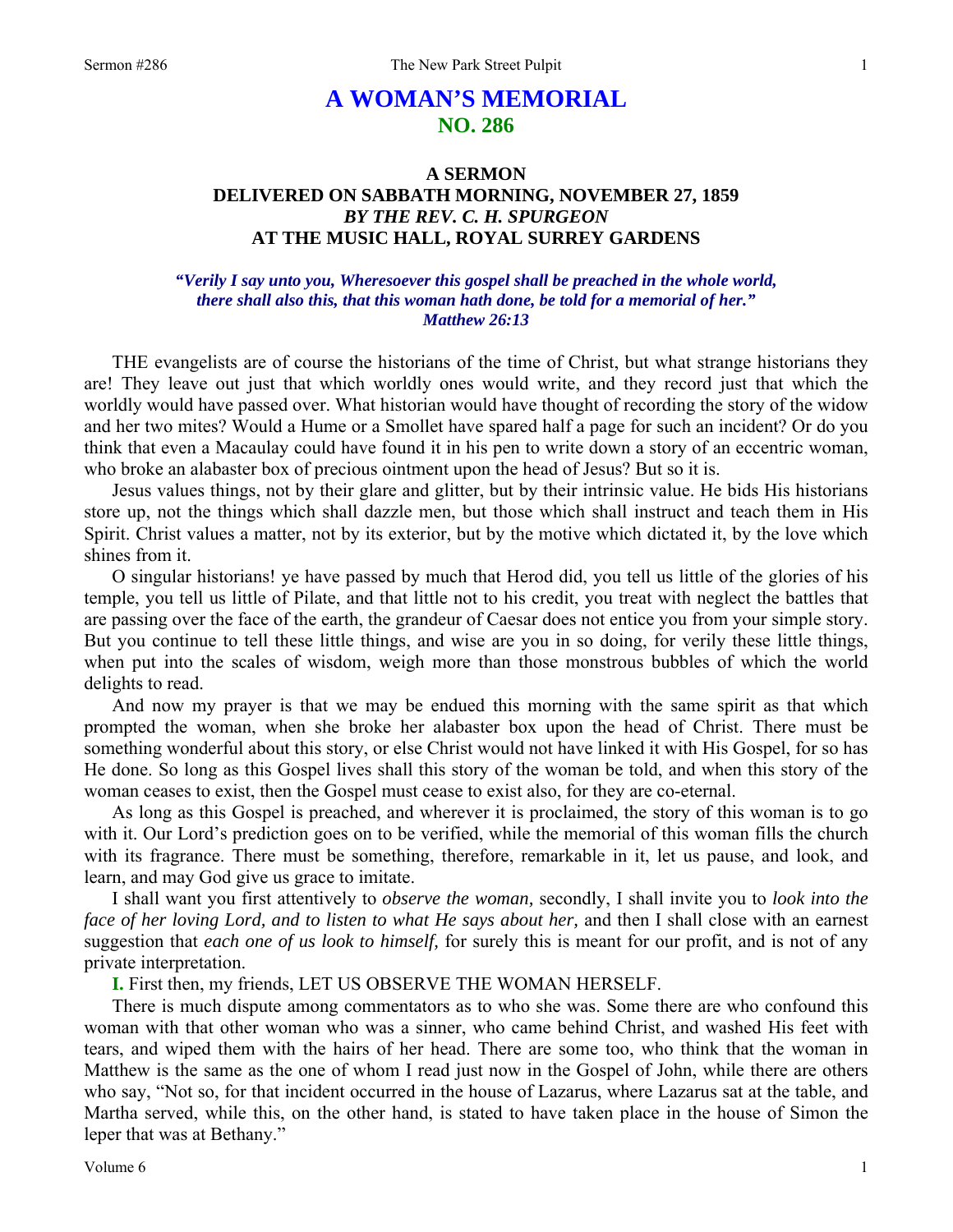You will recollect also that this narrative in Matthew happened two days before the passover—(*see* the second verse of this twenty-sixth chapter)—while the transaction recorded by the evangelist John, is said to have taken place six days before the passover.

It will be an interesting study for you some Lord's-day afternoon if you are at home, to sit down and find out these different women, and see how far they are all alike, or wherein there is a difference. I have no time to spare on the subject this morning, and if I had I should not use it, for it will do you good to search the Scriptures and find it out for yourselves. Whether this, however, was Mary the sister of Martha or not, I will leave undetermined. We shall not err in speaking of her as a certain woman.

Christ was sitting, or reclining, at the table of Simon the Leper. A sudden thought strikes this woman. She goes to her home, she gets her money, and expends it in an alabaster box of ointment, or perhaps she had it in store, already laid up. She brings it, she hastens into the house. Without asking anyone's leave, or communicating her intention, she breaks the alabaster vase, which was itself of great value, and forth flows a stream of the most precious ointment, with a very refreshing fragrance. This she poured on His head.

So plenteous was the effusion that it streamed right down to His feet, and the whole house was filled with the odor of the ointment. The disciples murmured, but the Savior commended. Now, what was there in the action of this woman worthy of commendation, and of such high commendation too that her memory must be preserved and transmitted with the Gospel itself throughout all ages?

I think, in the first place, this act was done from the impulse of a loving heart, and this it was that made it so remarkable. Ah! my brethren, the heart is better than the head after all, and the renewed heart is infinitely superior to the head, for somehow or other, though doubtless grace will renew the understanding, yet it takes longer to sanctify the understanding, than it does the affections, or at least, the heart is the first affected, it is that which is first touched, and being swifter in its goings forth than the head, it is generally more un-contaminate by the atmosphere around, and more clearly perceives that which is right.

We in our day fall into the habit of calculating whether a thing is our duty or not, but have we never an impulse of the heart more impressive, and more expressive, than the mere arithmetic of moral obligations? Our heart says to us, "Arise, go and visit such and such a one who is sick," we stop and say, "Is it my duty? If I do not go, will not somebody else go? Is the service absolutely requisite?"

Or your heart has said perhaps, once upon a time, "Devote of your substance largely to the cause of Christ." If we obeyed the heart we should do it at once, but instead of that, we stop and shake the head, and we begin to calculate the question whether it is precisely our duty.

*This woman* did no such thing. It was not her duty—I speak broadly—it was not her positive duty to take the alabaster box and break it on the head of Christ. She did not do it from a sense of obedience, she did it from a loftier motive. There was an impulse in her heart, which gushed forth like a pure stream overflowing every quibble and questioning—"Duty or no duty, go and do it"—and she takes the most precious things she can find, and out of simple love, guided by her renewed heart, she goes at once and breaks the alabaster box, and pours the ointment on His head.

If she had stayed a minute to consider, she would not have done it at all, if she had pondered, and reckoned, and reasoned, she never would have accomplished it, but this was the heart acting, the invincible heart, the force of a spontaneous impulse, if not of a very inspiration, while the head with its various organs has not been allowed time to hold a council. It was the heart's dictate fully and entirely carried out.

Now, in these times, we lace ourselves so tight that we do not give our hearts room to act, we just calculate whether we *should* do it—whether it is precisely our duty. Oh! would to God our hearts could grow bigger! Let our heads be as they are, or let them be improved, but let the heart have full play, and how much more would be done for Christ than ever has been done as yet! But I would have you remark, that this woman, acting from her heart, did not act as a matter of form.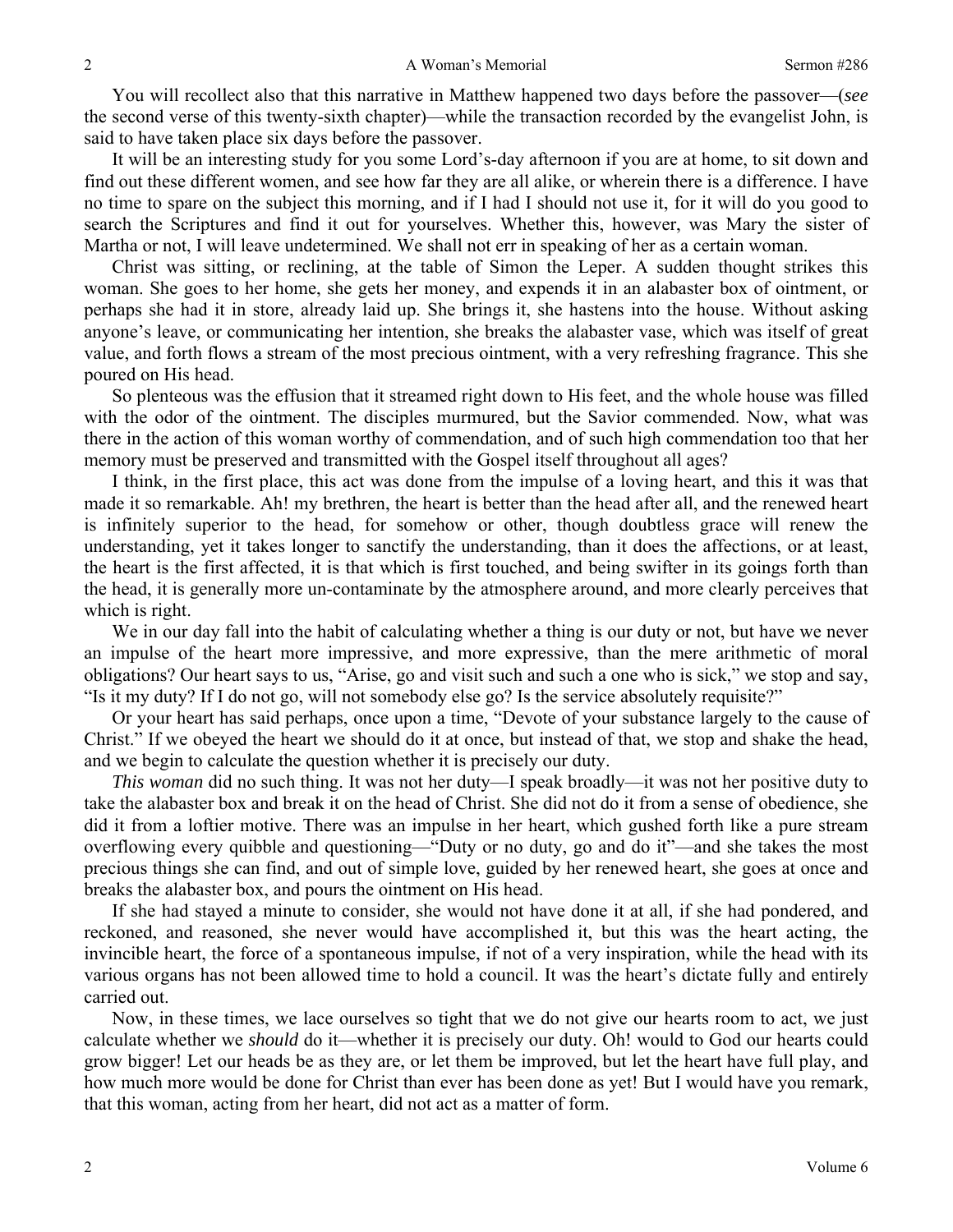#### Sermon #286 A Woman's Memorial

You and I generally look to see whether the thing our new heart tells us to do has ever been done before, and then if, like Martha, we love Christ, we still think it will be the proper mode of showing our love to prepare Him a supper, and go and stand and wait at the table. We look for a precedent. We recollect that the Pharisee gave Christ a supper, we remember how many others of the disciples have given Him a dinner, and then we think that is the proper orthodox way, and we will go and do the same.

"Mr. So-and-so gave ten guineas, *I* shall give ten guineas. Mrs. So-and-so teaches in the Sunday school, *I* shall teach in the Sunday school. Mr. This or That is in the habit of having prayer with his servants, *I* shall do likewise." You see, we look to find out whether anybody else has set us an example, and then we get into the habit of doing all these things as a matter of form.

But Mary never thought of that, she never asked whether there was anybody else that had ever broken an alabaster box of ointment on that sacred head. No, she goes her way, her heart says, "Do it," and she does it all alone, breaks the box, and out flows the precious ointment.

I would that we also obeyed the dictates of the heart, but no, we take second thoughts. Depend on it, in the things of Christ first thoughts are the best. It is that heavenly inspiration of the Spirit which comes into the soul, and says, "Do some great things for thy Master—go out and show your love to Him in some hazardous expedition." Oh! if we did but obey that, what results should we not see?

We sit down and say, "Is it reasonable. Is it expected of me? Is it my duty?" No, my friend, it is *not* expected of you, it is *not* your duty, but are you going to stop short in bare duty? Will you give to Christ no more than His due, as you give to Caesar, when you pay your tax? What! if the *custom* is but a shekel, is the shekel all He is to have? Is such a Master as this to be served by calculations? Is He to have His everyday penny, just as the common laborer? God forbid we should indulge such a spirit!

Alas! for the mass of Christians, they do not even rise so high as that, and if they once get there, they fold their arms, and they are quite content. "I do as much as anybody else, in fact a little more, I am sure I do my duty, nobody can find any fault, if people were to expect me to do more, they would be really unreasonable." Ah! then, you have not yet learned this woman's love, in all its heights and depths. You know not how to do an unreasonable thing—a thing that is not expected of you—out of the divine impulse of a heart fully consecrated to Jesus.

The first era of the Christian church was an era of wonders, because then, Christian men obeyed the prompting of their hearts. What wonders they used to do! A voice within the heart said to an apostle, "Go to a heathen country and preach." He never counted the cost—whether his life would be safe, or whether he would be successful, he went and did whatever his heart told him. To another it spoke, "Go thou, and distribute all that you have," and the Christian went and did it, and cast his all into the common store. He never asked whether it was his duty, his heart bid him do it, and he obeyed at once.

Now, we have become stereotyped, we run in the ancient cart rut, we all do what other people do, we are just content with performing the routine, and accomplishing the formalism of religions duties. How unlike this woman, who went out of all order, because her heart told her to do so, and she obeyed from her heart. This, I think, is the first part of the woman's act that won a deserved commendation.

The second commendation is—what this woman did was done purely to Christ and for Christ. Why did she not take this spikenard, and sell it, and give the money to the poor? "No," she might have thought, "I love the poor, I can relieve them at any time, to the utmost of my ability would I clothe the naked, and feed the hungry, but I want to do something for *Him.*"

Well, why did she not get up, and take the place that Martha did, and begin to wait at the table? Ah! she thought, Martha was at the table, dividing her services, Simon the Leper, and Lazarus, and all the rest of the guests, have a share in her attention. I want to do something directly *for Him,* something that He will have all to Himself, something that He cannot give away, but which He must have and which must belong to Him.

Now, I do not think that any other disciple, in all Christ's experience, ever had that thought. I do not find in all the evangelists, another instance like this. He had disciples, whom He sent out by two and two to preach, and right valiantly did they do it, for they desired to benefit their fellow men in the service of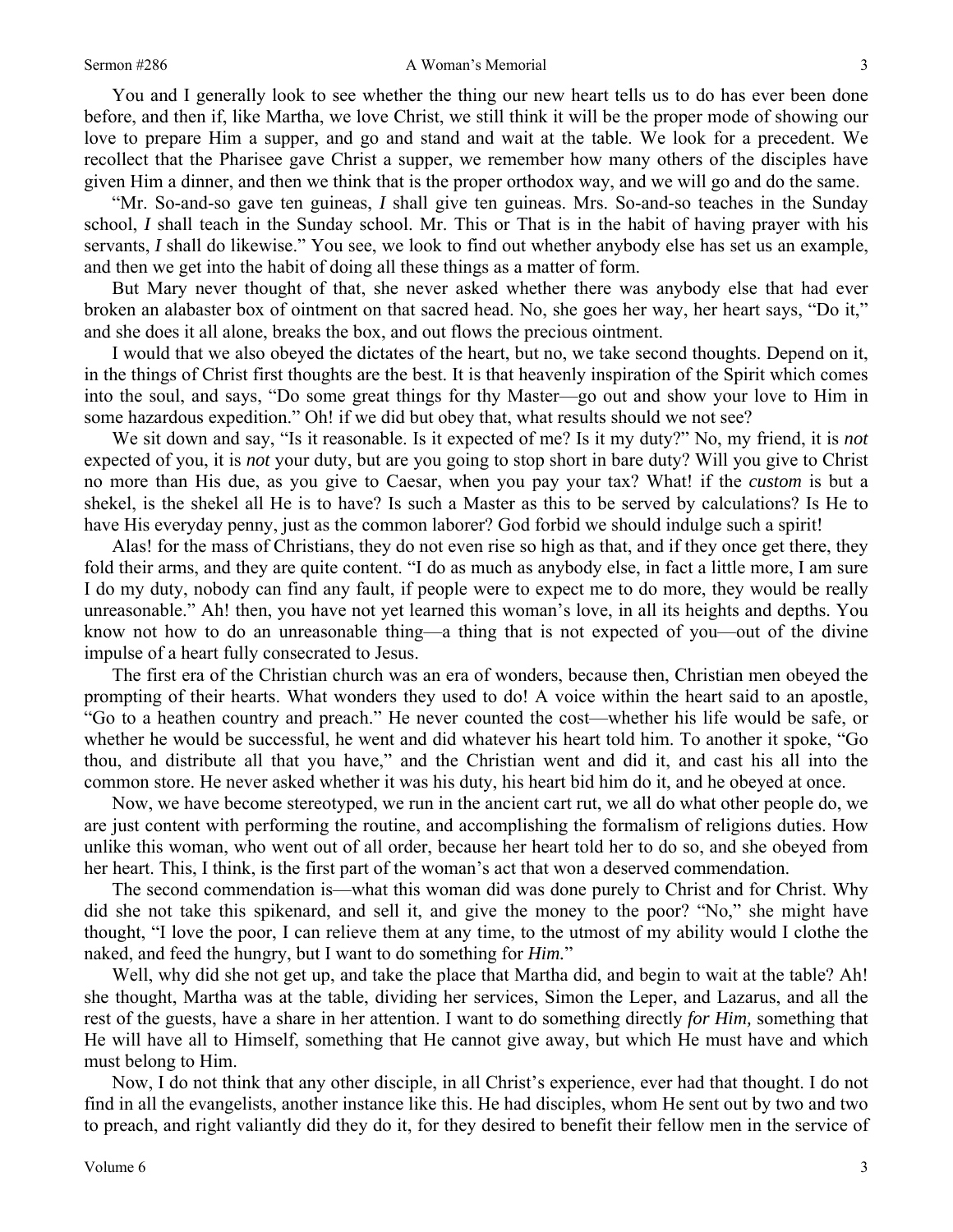their Lord. He had disciples too, I doubt not, who were very, very happy, when they distributed the bread and the fishes to the hungry multitudes, because they felt they were doing an act of humanity in supplying the needs of the hungry, but I do not think He had one disciple that thought about doing something exactly and directly for *Him*—something, of which no one else could partake, something that should be Christ's, and Christ's alone.

This is something, my brethren, which I wish you to remember. How much of what we do in the cause of religion, fails to have any excellence in it because we do not perform it for Christ's sake! We go up to preach perhaps, and we do not feel that we are preaching for Christ. Perhaps we are preaching with a sincere desire to do good to our fellow men, so far so good, but even that is not so grand a motive, as the desire to do it for Him who loved us, and gave Himself for us.

Do you not often catch yourself, when you put a coin into the hand of the poor, thinking there is a virtue in it? And so there is in one sense, but do you not find yourself forgetting, that you should do that for *Him,* and give that as unto Christ, giving unto the poor, and lending unto the Lord? Sabbath school teachers! I ask you also, do you not find, in teaching your class that you often forget that you should be teaching for *Him?* Your act is done rather for the church, for the school, for your fellow men, for the poor, for the children's sake, than for Christ's sake.

But the very beauty of this woman's act lay in this, that she did it all for the Lord Jesus Christ. You could not say she did it for Lazarus, or did it for the disciples, no, it was exclusively for *Him*. She felt she owed Him all, it was He who had forgiven her sins, it was He who had opened her eyes, and given her to see the light of heavenly day, it was He who was her hope, her joy, her all, her love went out in its common actings to her fellow men—it went out towards the poor, the sick, and the needy, but oh! it went in all its vehemence to Him.

That man, that blessed man, the God-man, she *must* give something to *Him.* She could not be content to put it in that bag there, she must go and put it right on *His* head. She could not be content that Peter, or James, or John, should have a part of it, the whole pound must go on *His* head, and though others might say it was waste, yet she felt it was not, but that whatever she could give to Him was well bestowed, because it went to Him to whom she owed her all.

Ah! my dear hearers, learn this lesson, I pray you. The scene is a very simple one, but it is extremely captivating. You will do your acts in religion far better, if you can cultivate always the desire to do them all for Christ.

Oh! to preach for Christ! What precious work that is! When the mind is fatigued and the body weary, this will make a man strong to labor and to suffer too, if he hears the whisper, "Go and do it for your Master's sake." Oh! to visit the sick for Christ, and distribute to the poor for His sake! This will make toil light, self-denial will become a pleasure, it will cease to be self-denial altogether, if we remember that we are doing it for Him!

But we do not now as this woman did, I fear our love is but faint and cold. If the spark were kindled to a flame, we should never be content with attending to religion from a selfish motive, we should not attempt to do holy works with the idea of getting good for ourselves, but our one aim and desire would be, to glorify Him—to spend and be spent for Him who suffered on the cross for us. These two commendations were surely enough to immortalize this woman—she obeyed the dictates of her heart, and she did it all to *Him*.

There is yet a third thing. I fear however, I have anticipated myself. This woman did an extraordinary thing for Christ. Not content with doing what other people had done, nor wishful to find a precedent, she ventured to expose her ardent attachment though she might have known that some would call her mad, and all would think her foolish and wasteful, yet she did it—an extraordinary thing—for the love she bear her Lord.

Our church acts at this day—as far as I know the church of Christ, from extensive traveling and considerable experience, exhibit a dull, uniform, dead level. There are some few men who strike out every now and then a new course, who are not content to ask what the fathers did, what is canonical,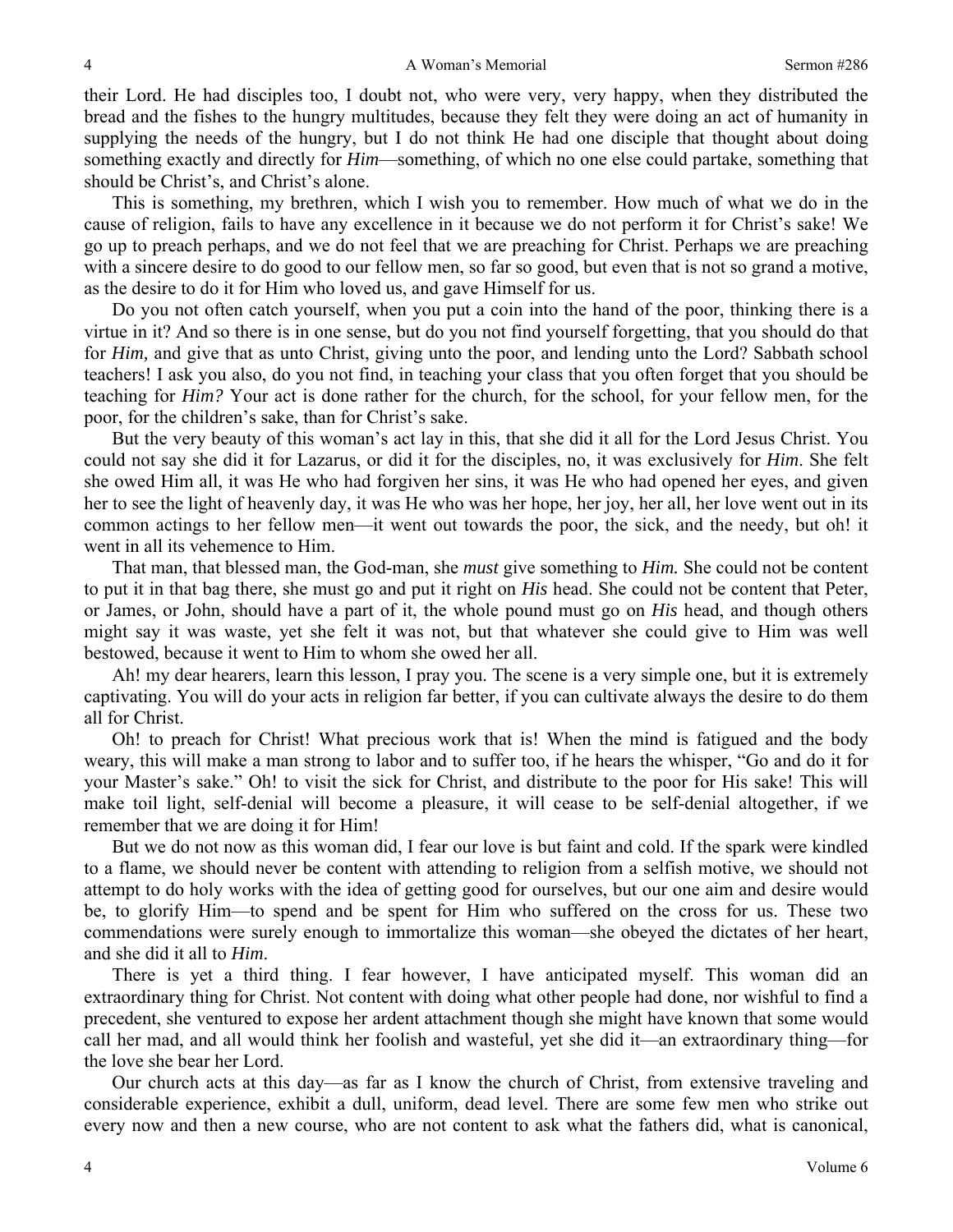what will be permitted and allowed by ecclesiastical polity or by public opinion—men will only ask, "Does my heart bid me do it for Christ, then I will go and do it." and it is done. But the mass of Christians have not got a new thought, simply because new thoughts generally come from the heart, and they will not let their hearts work, and consequently they never get a new emotion.

I believe that the origin of Sabbath schools is to be found in the heart of some one man. His heart prompted him, saying—"Take these little ragged urchins, and teach them the Word of God." If that thought had come into some of you, you would have said, "Well, there is not any Sunday school connected with the church of Christ all over England, I am sure the minister will throw many obstacles in the way, nobody else has done it, but it would have been a good thing if it had been done many years ago."

Robert Raikes never talked like that, he went and did it, and we, poor little creatures, can imitate him afterwards. If we would let our heart work, we would do new things. Within fifty years from this date, unless the Lord comes before that era, there will be new operations for the cause of Christ, of which, if we heard them now, we should jump for joy.

Perhaps they will never come to pass for years, simply because this is the age for intellectual reasoning, and not the age for heart impulse. If we did but hear our hearts, and heed the promptings of the Spirit within, there might be fifty schemes for the promotion of the cause of Christ started in as many days, and all those fifty, through the Holy Spirit's blessing, might be useful to the souls of men.

"But," says one, "you would make us all fanatics." Yes, no doubt that is just the name you would very soon earn, and a very respectable name too, for it is a name that has been borne by all men who have been singularly good. All those who have done wonders for Christ have always been called eccentric and fanatical.

Why, when Whitefield first went on Kennington Common to preach because he could not find a building large enough, it was quite an unheard of thing, to preach in the open air. How could you expect God to hear prayer, if there was not a roof over the top of the people's heads? How could souls be blessed, if the people had not seats, and regular high-backed pews to sit in! Whitefield was thought to be doing something outrageous, but he went and did it, he went and broke the alabaster box on the head of his Master, and in the midst of scoffs and jeers, he preached in the open air.

And what came of it? A revival of godliness, and a mighty spread of religion. I wish we were all of us ready to do some extraordinary thing for Christ—willing to be laughed at, to be called fanatics, to be hooted and scandalized because we went out of the common way, and were not content with doing what everybody else could do or approve to be done.

And here let me remark, that Jesus Christ certainly deserves to be served after an extraordinary manner. Was there ever a people that had such a leader or such a lover as we have in the person of Christ? And yet, my dear friends, there have been many impostors in the world, who have had disciples more ardently attached to them than some of you are to Christ Jesus.

When I read the life of Mohammed, I see men who loved him so, that they would expose their persons to death at any moment for the false prophet, dash into battle almost naked, cut their way through hosts of enemies, and do exploits out of a passionate zeal for him whom they verily believed to be sent of God.

And even that modern delusion of Joe Smith lacks not its martyrs. I read the history of the Mormonite emigrants, and of all the miseries they endured when driven out of the city of Nauvoo, how they had to pass over trackless snows and pathless mountains, and were ready to die under the guns of the United States marauders, and how they suffered for that false prophet.

I do stand ashamed of the followers of Christ, that they should permit the followers of an impostor to suffer hardships, and loss of limb and life, and everything else that men count dear, for an impostor, while they themselves show that they do not love their Master, their true and loving Lord half so well, else would they serve Him in an extraordinary manner, as He deserves.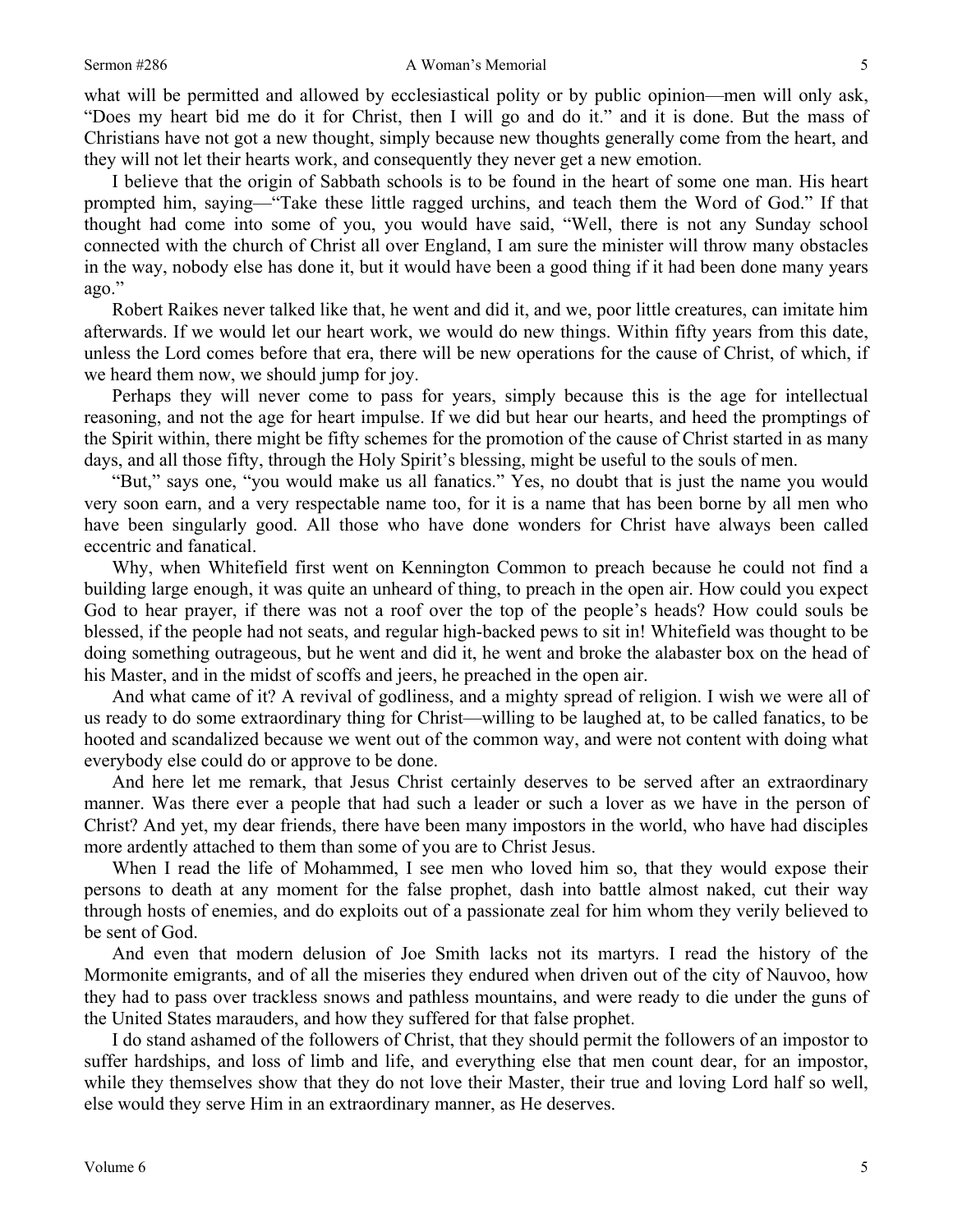When the soldiers of Napoleon performed such unexampled deeds of daring in his day, people ceased to wonder. They said, "No wonder that they do that, see what their leader does." When Napoleon, sword in hand, crossed over the bridge of Lodi, and bid them follow, no one wondered that every common soldier was a hero.

But it is full of wonder, when we consider what the Captain of our salvation has done for us that we are content to be such everyday nothings as the most of us are. Ah! if we did but think of His glory, and of what He deserves—if we did but think of His sufferings, and of what He merits at our hands, surely we should do something out of the common, we should break our alabaster box, and pour the pound of ointment on His head again.

But not only does an extraordinary thing cease to appear extraordinary, when you think of the person to whom it is done, but surely when you think of the person who is bound to do it, an extraordinary thing becomes very ordinary indeed.

My friends, if I should leave this place, and go into the midst of the abode of some wild Red Indians, and there be exposed to cold and hunger, and famine, and nakedness, if through long years I should preach the Gospel to a people who rejected me, and if afterwards I should be roasted alive at the stake by them, I do acknowledge and confess that I feel it were but a slight thing I should have done for Him to whom I owe so much. When I think of what my Master has done for me, surely the stripes and imprisonments, the perils, the shipwrecks, the journeyings, which even a Paul suffered, seem to be less than nothing and vanity compared with the debt of love I owe.

Now, I do not expect all of you to love Christ as I think I ought, for perhaps you do not owe Him so much as I do, perhaps you have never been such great sinners as I was, perhaps you have never had so much forgiven, and have never tasted so much of His love, and have never had so much fellowship with Him. But this I know—if every atom of my body could become a man, and every man so made could suffer and be cut piecemeal, all that suffering would not be a worthy recompense for what He has done for me.

I think there are some of you that might stand up and tell the like tale. I can look round on some of you who were drunkards, that were swearers, but you have obtained mercy, and my dear friends, if you do something extraordinary for Christ, while other people wonder with a vacant stare of astonishment, you may say, "Do you wonder at me?"

#### *"Love I much? I've more forgiven; I'm a miracle of grace."*

You for whom Jesus has done little, if any such there be, love Him little, but I do beseech you those of you whom He has loved with an extraordinary affection, and who feel that you owe much to His grace, that He has done great things for you, whereof you are glad, do not be content with doing what other people do. Think of others thus, "I have no doubt that what they do is their best, but I must do more than they, for I owe Him more than they do." And oh! if every one of us could feel this, we should account labor light and pain easy, and be disgusted with ourselves that we spend so much of our lives doing nothing for Him who has bought us with His most precious blood.

I have but one more reason to add. It seems to me that Jesus praised this woman, and handed down this memorial, because her act was so beautifully expressive. There was more virtue in it than you could see. The manner, as well as the matter, of her votive sacrifice, might well excite the rebuke of men, whose practical religion is mercenary and economical. It is not enough that she pours out the ointment with such reckless profusion, but she is so rash and extravagant she must needs break the box. Marvel not, beloved, but admire the rapt enthusiasm of her godly soul.

Why! love is a passion. If you did but know and feel its vehemence, you would never marvel at an act so expressive. Her love could no more tarry to conform to the rubrics of service, than it could count

6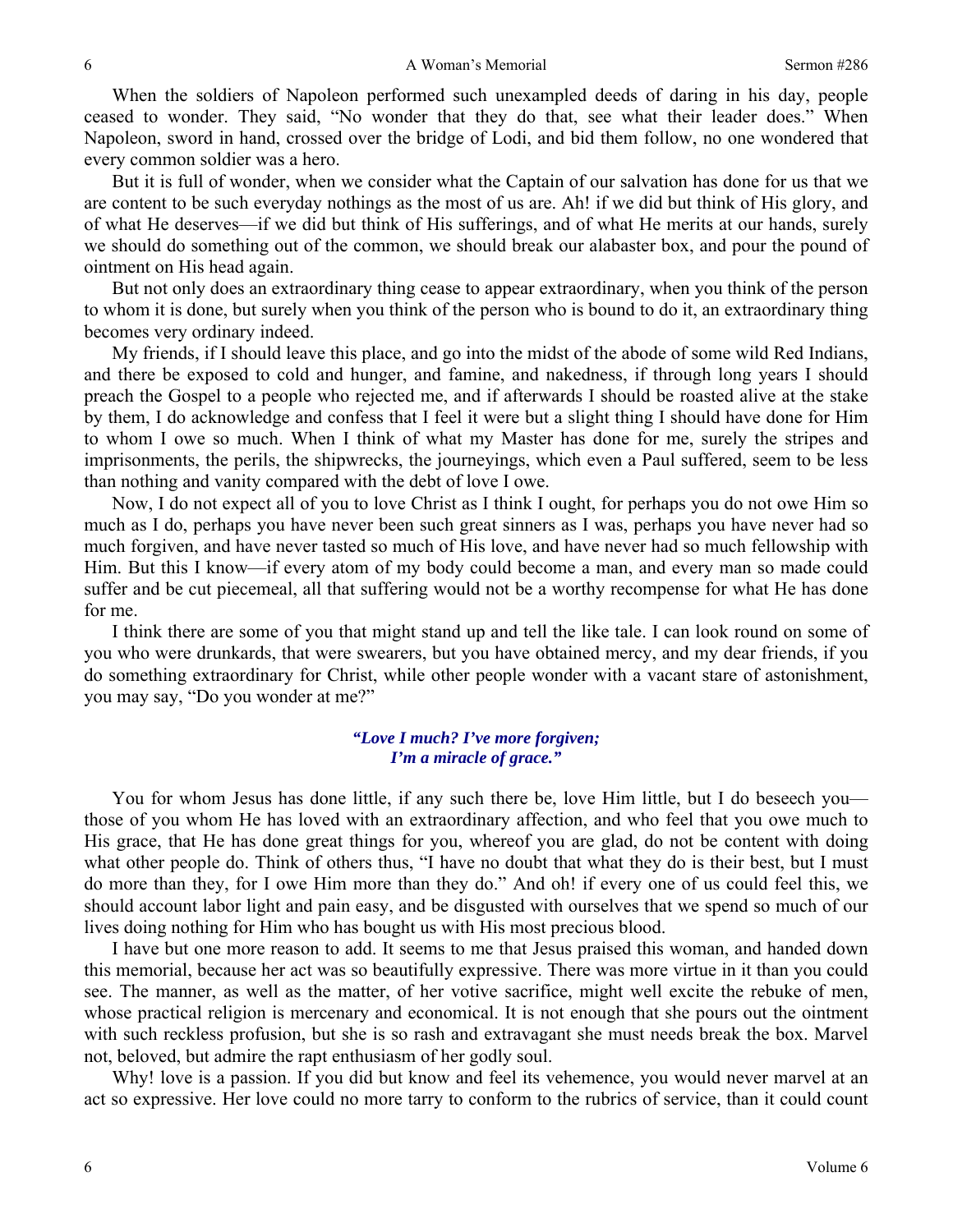the cost of her offering. A mighty impulse of devotion carries her soul far above all ordinary routine. Her conduct did but symbolize the inspiration of a grateful homage.

A sanctified heart, more beautiful than the transparent vase of alabaster, was that hour broken. Only from a broken heart can the sweet spices of grace give forth their rich perfume. "Love and grief, our heart dividing," we sometimes sing—but oh! let me say it—love, grief and gratitude, the spikenard, myrrh, and frankincense of the Gospel blend together here, the heart must expand and break, or the odors would never fill the house.

Every muscle of her face, every involuntary motion of her frame, frenzied as it might appear to the unsympathising looker-on, was in harmony with her heart's emotion. Her every feature gives evidence of her sincerity. What they could coldly criticize, Jesus delivers to them for a study. Here is one on whom a Savior's love has produced its appropriate effects. Here is a heart that has brought forth the most precious fruits.

Not only admiration for her, but kindness to us, moved our Lord, when He resolved henceforth to illustrate the Gospel, wherever it is published, with this portrait of saintly love, in one instant breaking the delicate vase, and bursting the tender heart. Why, that woman meant to say to Christ, "Dear Lord, I give myself away." She went home, she brought out the most precious thing she had, if she had had anything worth ten thousand times as much she would have brought that, in fact, she did really bring Him all.

**II.** Having described this woman as so well worthy to be remembered forever, I NOW INVITE YOU TO LOOK INTO THE FACE OF THE LOVING LORD.

Hark! what is all that muttering about? What are they saying to one another over yonder? Why, there is Judas, he has been taking out a little scrap of paper, and casting up a sum, and he makes out that that box of ointment is worth just three hundred pence.

And what are Peter, and Thomas, and the other disciples talking about? "Oh dear," they say, "see what a waste, I am very sorry, if I had known what she was going to do I would have taken that box away from her, indeed I would, I would not have allowed that, what a waste!" and all for this little smell—it is soon gone, and a little of it would have done. What multitudes of hungry mouths might have been filled, if it had been sold and given to the poor. "Oh!" says one of them, "I have never seen such an insane thing in my life. I wonder the Lord Jesus was not angry with her."

Do you hear that talk? Do you hear it? I have heard it many times before, and I hear it now. It is a kind of talk that is sometimes very rife in the church of Christ. If there is a man that does a little more than anyone else, people say, "There is no occasion for it at all, there is no need for it." If someone gives more than anyone else to the cause of Christ, they say, "Ah! I cannot understand such a motive as would lead him to do that, there is a medium in all things, there is a limit to which people should go, and they ought not to exceed it."

And so they begin chatting and talking one with another, and if there is anything done that seems extraordinary, they will begin to pick a hole in it. Instead of emulating superior devotion themselves, they begin to murmur, and to consider how much might have been done with the same effort, if it had been conducted in an orthodox manner.

That young man, instead of preaching at the corner of the street, if he taught in a Sunday school, how much good might he do? If—instead of rambling all over the country, some would have said, "if Whitefield had kept to his own congregation, or to his own parish, he might have done a great deal of good." Yes, I dare say, but you and Judas talk that matter over together, we have no time to trouble ourselves with it this morning, let us look at what Jesus Christ Himself says. He says, "Trouble her not, trouble her not. I have three very good excuses for her, only listen to them." And the three interpretations our Lord gave of the woman were these.

"She hath wrought a good work upon me." Note these two last words *"Upon me!"* "Why," say they, "it is not a good work to go and spill all that ointment, and perpetrate so much waste." "No," says Jesus, "it is not a good work in relation to you, but it is a good work upon me." And after all, that is the best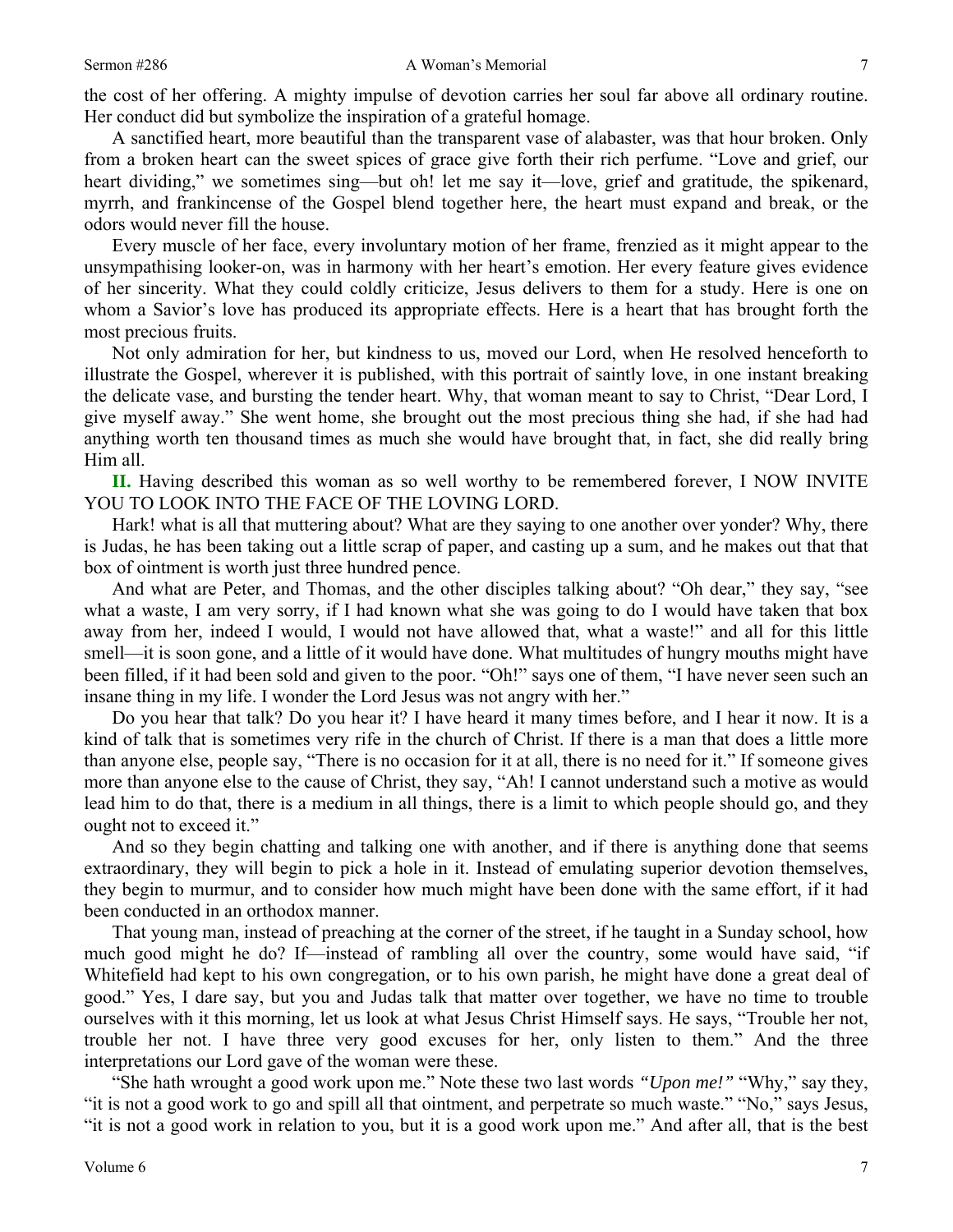sort of good work—a good work that is wrought upon Christ—an act of homage such as faith in His name, and love to His person, would dictate. A good work upon the poor is commendable, a good work upon the church is excellent, but a good work upon Christ, surely this is one of the very highest and noblest kinds of good works.

But I will be bound to say that neither Judas nor the disciples could comprehend this, and there is a mystic virtue in the acts of some Christian men that common Christians do not and cannot comprehend. That mystic virtue consists in this, that they do it "as unto the Lord, and not unto men," and in their service they serve the Lord Jesus Christ.

Moreover, our Lord protects the woman with another apology. "Do not trouble her; do not reflect upon what might have been done for the poor, 'for ye have the poor always with you, but me ye have not always.' You can always do good to them, whenever you please." Why, He seems here to retort upon her accusers, "If there are any poor about, give to them yourselves, empty that bag of Mine out Judas, don't be hiding that away in your girdle. 'Whensoever *ye* will, ye may do them good.' Don't begin talking about the poor, and about what might have been done, go you, and do what might have been done yourselves, this poor woman has done a good thing for Me, I shall not be here long, don't trouble her."

And so, beloved, if you murmur at men because they do not go in your ordinary ways, because they venture a little out of the regular line, there is plenty for you to do, your errand perhaps is not there exactly, but there is plenty for you to do, go and do it, and do not blame those who do extraordinary things. There are multitudes of ordinary people to attend to ordinary things. If you want subscribers to the guinea list, you can have them, it is those who give all they have, that are the varieties.

Do not trouble those men. There are not many of them. They will not trouble you. You will have to travel from here to John O'Groat's house, before you knock against many dozen. They are rare creatures not often discovered. Do not trouble them, they may be fanatical, they may be excessive, but if you should build an asylum to put them all in, it would require but a very small sort of a house. Let them alone, there are not many who do much for their Master—not many who are irrational enough to think that there is nothing worth living for but to glorify Christ and magnify His holy name.

But the third excuse is the most extraordinary that could be given. Saith Christ, "in that she poured this ointment on my body, she did it for my burial." What! did this woman forstal the Messiah's death? And had she the fond idea that since no loving hand might embalm Him, she would anoint His sacred body by anticipation? Did her faith just then penetrate those deep shades of mystery about to be gradually unraveled? I think not. I think her love was more conspicuous than her faith. It strikes me that in these words we have rather the construction that Christ put upon her act. If so, the virtue of her action was derived from Him on whom it was wrought. "Your righteousness is of me," saith the Lord.

Sometimes when your heart prompts you to go and do such and such a thing for Christ, you cannot tell what you are doing. You may be doing a very simple thing in appearance, but there may be some wonderful, some matchless meaning in it. Christ may be but sending you, as it were, to take hold of one golden link—perhaps there are ten thousand links that are hanging to it, and when you draw out that one, all the ten thousand will come after it.

This woman thought she was just anointing Christ. "Nay," says Christ, "she is anointing me for my burial." There was more in her act than she knew of. And there is more in the spiritual promptings of our heart than we shall ever discover to the day of judgment.

When first of all the Lord said to Whitefield, "Go and preach out on Kennington Common," did Whitefield know what was to be the result? No, he thought, doubtless, that he should just stand for once on the top of a table, and address some five thousand people. But there was a greater intent in the womb of providence. The Lord meant that to set the whole country in a blaze, and to bring forth a glorious renewal of Pentecostal times, the like of which had not been seen before.

Only seek to have your heart filled with love, and then obey its first spiritual dictate. Stop not. However extraordinary may be the mandate, go and do it. Have your wings outstretched like the angels

8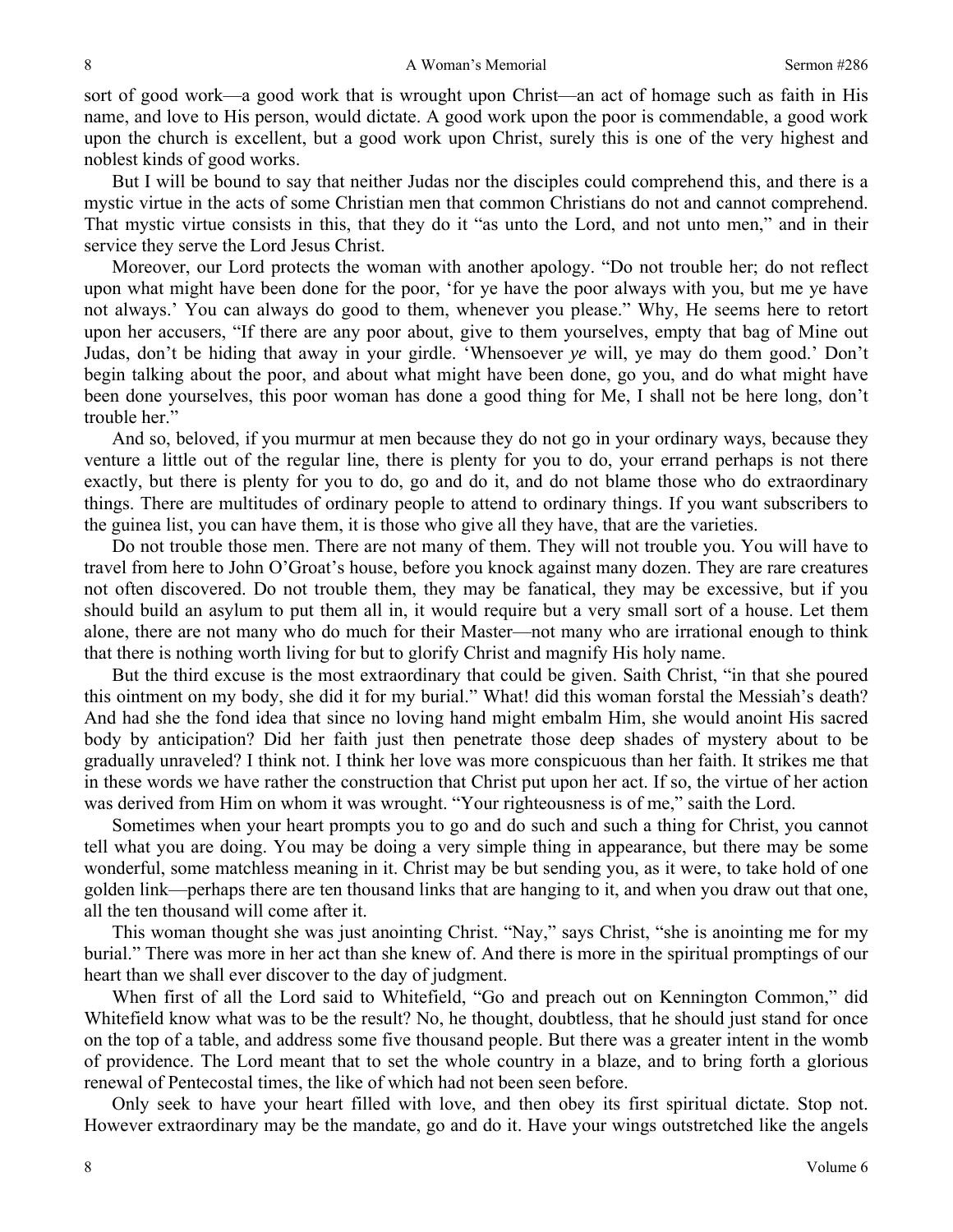before the throne, and the very moment that the echo vibrates in your heart, fly, fly, and you shall be flying you know not whither—you shall be upon an errand higher and nobler than your imagination has ever dreamed.

**III.** Now I come to the conclusion, which is this—TO APPEAL PERSONALLY TO YOU, and ask you whether you know anything about the lesson which this woman's history is designed to teach.

Imagine your Savior, who has bought you with His blood, standing in this pulpit for a moment. He lifts up His hands, once rent with the nails, He exposes to you His side, pierced with a spear. Now picture Him. Lose sight of me for a moment, and see Him! And He puts to each one of you the question—"I suffered all this for you, what *have you* ever done for Me?"

Answer Him now! Like honest followers of the Lamb of God, look back and see what you have ever done. You have gone up, you say, to His house. Was not that for your own profit? Did you do it for Him? You have contributed to His cause. Ah! you have, and some of you have done well in this thing, but think, how much have you given in proportion to what God has given you? What have you done for Christ? Well, you have perhaps, some years ago, taught children for Him in the Sabbath school, but it is all over, you have not been a Sunday school teacher these last many years.

Jesus asks you, "What have you done for Me? In three years," He says, "I wrought out your redemption, in three years of agony, of toil, of suffering, I bought you with My blood, what have you done for Me in these ten, twenty, thirty years, since you knew My love, and tasted of My power to save?"

Cover your faces, my friends, cover your faces. Let each man among us do so. Let us blush and weep. Lord Jesus! there was never such a friend as You are, but never were there such unfriendly ones as we are. Christ has some of the most ungrateful followers that man ever had. We have done little. If we have done much, we have done little. But some of you have done nothing at all for Christ.

That question answered, there comes another. I beseech you, let the vision of that crucified One stand before you. He asks you this morning, "What *will you* do for Me?" Putting aside the past—you have wept over that and blushed—what will you do now? Will you not now think of something that you can give Him, something that you can do for Him, something you can consecrate to Him? Come, you Marys, bring out your alabaster box! Come, you loving Johns, lift your heads for a moment from His bosom, and think of something that you can do for Him who lets you lean your head upon His heart.

Come, come, you followers of Christ! Need I press you? Surely, if you needed it, my pressing would be in vain. But no, instinctively inspired by the Holy Spirit, you will each of you say, "Lord Jesus, from this day forth I desire to serve You better, but Lord, tell me what You would have me do." He does tell you now. I do not know what it is. The Spirit shall tell that to each one among you. But I do entreat you think not about it, but do it.

To the whole church of Christ I have one word to speak. I do feel—and I speak here of myself and of all Christians as in one mass—I do feel that the church of Christ in these days too much forgets her obligations to her Master.

Oh! in the early church how did religion spread! It was because no man thought his life his own, or counted anything dear to him, so that he might win Christ, and be found in Him at last. Look how the ancient church, which was but a handful, within a century had stormed every known nation, and had carried the Gospel throughout the length and breadth of the entire known world.

But now we stay at home, penned up in England, or cooped up in America. We go not abroad where heathens dwell. Though we send here and there a man—one drafted as it were out of thousands, we do little or nothing for the evangelization of the world, and the sending forth of the ministers of the truth.

Why, the early church, if it were here now, and we were gone, would within another fifty years sound the trumpet of the heavenly jubilee throughout the entire earth. With our means of traveling, with our appliances, with our books and helps, give such a church as the first Pentecostal one but fifty years, and the whole earth would be covered with the knowledge of the Lord, God the Holy Spirit going forth with them.